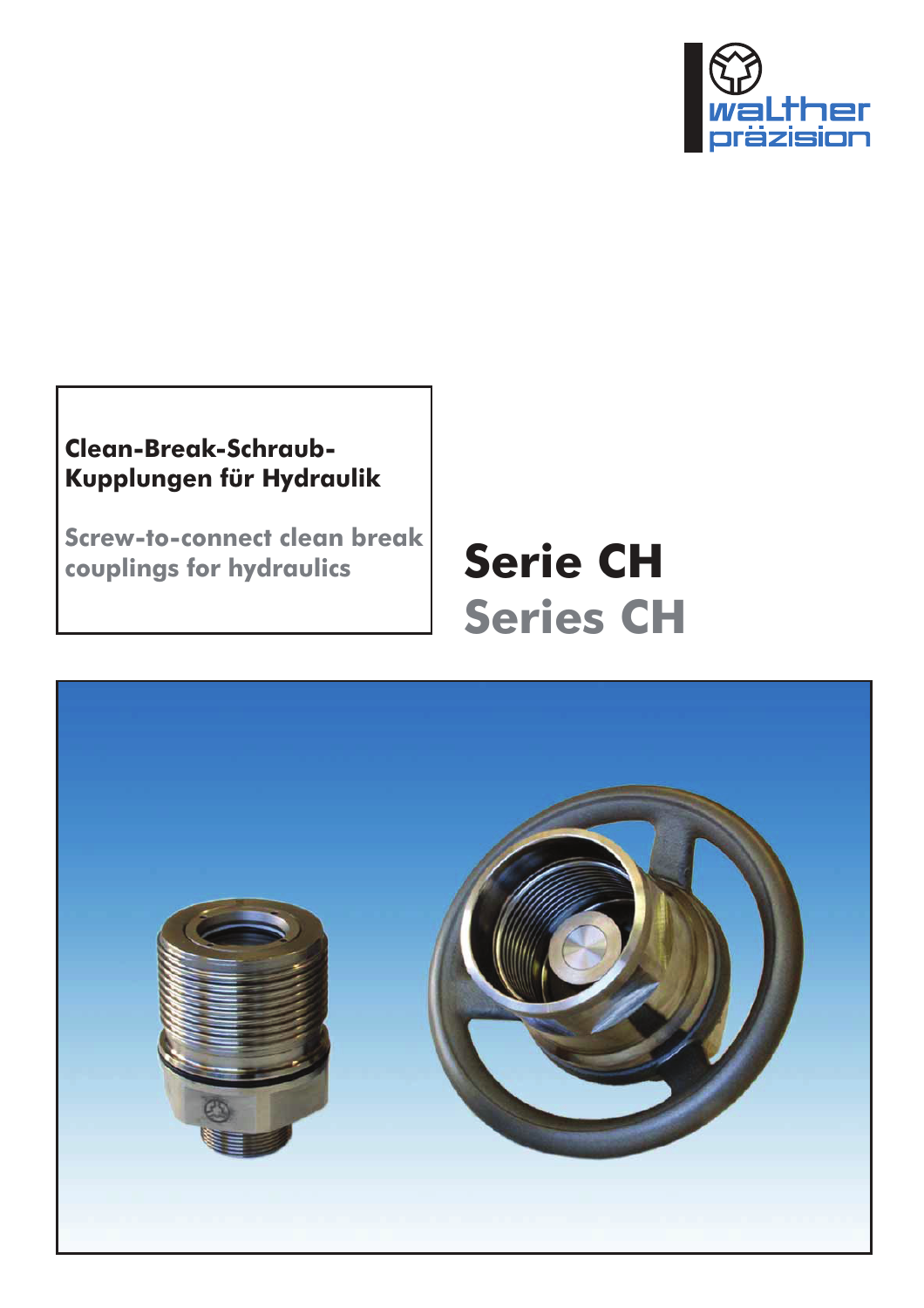

#### **Beschreibung:**

Die spritzfreien Clean-Break-Schraubkupplungen der Serie CH sind für Hydraulikanwendungen in der Schwerindustrie entwickelt worden.

Das spezielle Rundgewinde der Verriegelung ist unempfindlich gegenüber Verschmutzung und kann sehr einfach gereinigt werden.

Durch das besondere Übersetzungsverhältnis des Rundgewindes und einer speziellen Lagerung der Schraubhülse ist der Kuppelvorgang mit sehr geringer Kraft durchzuführen.

### **Eigenschaften:**

- Unter Restdruck bis 10 bar kuppelbar
- Sehr leichte Betätigung
- Schmutzgeschützte Verriegelungsmechanik
- Spritzfrei
- Ringgriff zur leichteren Handhabung
- Geschützte Dichtflächen im entkuppelten Zustand

#### **Technische Daten:**

Werkstoff: Stahl chemisch vernickelt Dichtungen: hochtemperaturbeständiges FKM max. Betriebsdruck stat.: 250 bar

### **Optionen und Sonderausstattungen:**

Parkhälfte und Staubkappe (Abbildung)

#### **Description:**

The CH Series was designed to survive the hostile environments found in the primary metals manufacturing sector and other high contamination areas. The couplings provide for a nonsquirting connection and a clean break disconnection.

The screw together connection incorporates a special rounded thread that allows low connection torque even when the threads have contamination present, and also provide for self-locking at full engagement of the coupling halves.

#### **Features:**

- Can be connected at residual pressures of 150 psi
- Easy operation
- Dirt protected locking arrangement
- Squirt free
- Ring grip for easier handling
- Sealing surfaces in protected position when disengaged

#### **Materials:**

Material: chemically nickel plated steel Seals: high temperature resistant FKM Working pressure: 3625 psi max.

#### **Options:**

Parking plug and protection cap (picture)

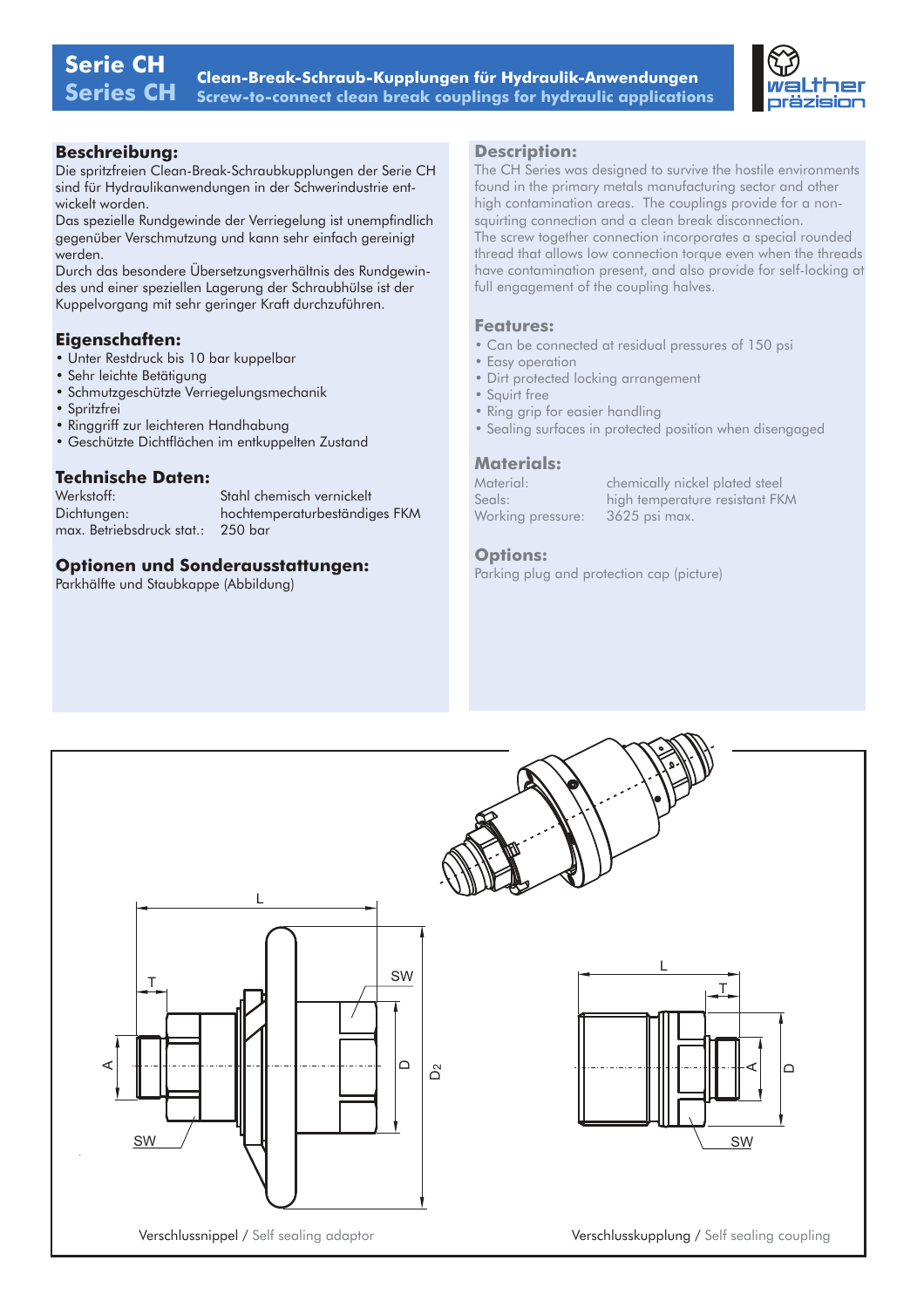# **Serie CH**

**SCP 1986-1986**<br>Series CH Screw-to-connect clean break couplings for hydraulic applications



| Produktart<br>Product type                  | Bestellnummer<br>Part number | Cv-Wert<br>Cv value | Anschluss<br>End connection | L    | $\ddagger$ | $D/D_2$  | <b>SW</b> |
|---------------------------------------------|------------------------------|---------------------|-----------------------------|------|------------|----------|-----------|
| Verschlusskupplung<br>Self sealing coupling | CH-G16-0-S2536-13-2          | 11                  | M 36 x 2                    | 107  | 18         | 72,5     | 65        |
| Verschlussnippel<br>Self sealing adaptor    | CH-G16-2-S2536-13-2          | 11                  | $M$ 36 $\times$ 2           | 161  | 18         | 89 / 190 | 80        |
| Staubkappe<br>Protection cap                | CH-G16-5-WR033-13-2          |                     | G <sub>1</sub> '            | 105  | 20         | 72,5     | 65        |
| Parkhilfe<br>Parking plug                   | CH-G16-6-13                  |                     |                             | 91,5 |            | 78,5     | 41        |
| Verschlusskupplung<br>Self sealing coupling | CH-020-0-S3042-13-2          | 13                  | $M$ 42 $\times$ 2           | 109  | 20         | 77,5     | 70        |
| Verschlussnippel<br>Self sealing adaptor    | CH-020-2-S3042-13-2          | 13                  | $M$ 42 $\times$ 2           | 163  | 20         | 89 / 190 | 80        |
| Staubkappe<br>Protection cap                | CH-020-5-WR033-13-2          |                     | G <sub>1</sub> '            | 105  | 20         | 72,5     | 65        |
| Parkhilfe<br>Parking plug                   | CH-020-6-13                  |                     |                             | 91,5 |            | 83,5     | 41        |
| Verschlusskupplung<br>Self sealing coupling | CH-G25-0-S3852-13-2          | 15                  | $M$ 52 $\times$ 2           | 111  | 22         | 82,5     | 75        |
| Verschlussnippel<br>Self sealing adaptor    | CH-G25-2-S3852-13-2          | 15                  | $M$ 52 x 2                  | 165  | 22         | 99 / 190 | 90        |
| Staubkappe<br>Protection cap                | CH-G25-5-WR033-13-2          |                     | G <sub>1</sub> '            | 105  | 20         | 72,5     | 75        |
| Parkhilfe<br>Parking plug                   | CH-G25-6-13                  |                     |                             | 91,5 |            | 88,5     | 41        |







Verschlusskupplung mit Staubkappe Self sealing coupling with protection cap

Verschlussnippel mit Parkhälfte Self sealing adaptor with parking plug